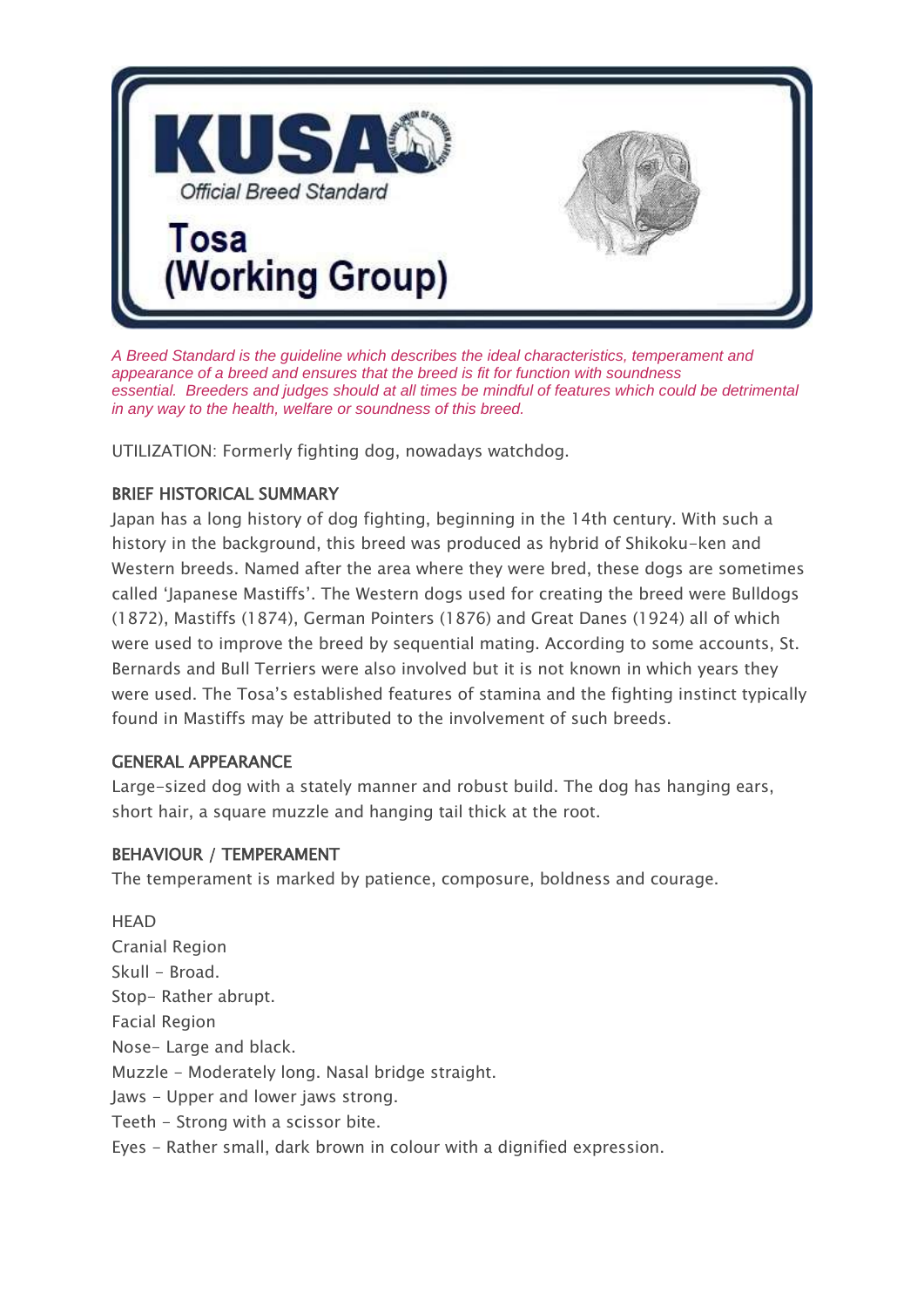Ears - Relatively small, rather thin, set high on the skull sides, hanging close to the cheeks.

### NECK:

Muscular, with a dewlap.

## **BODY**

Withers - High. Back - Level and straight. Loins - Broad, muscular. Croup - Slightly arched at the top. Chest - Broad and deep, ribs moderately sprung. Belly - Well drawn up.

TAIL: Thick at the root, tapering towards the tip, reaching the hocks when let down.

# LIMBS

### FOREQUARTERS

Shoulder - Moderately sloping. Forearm - Straight, moderately long and strong. Pastern - Slightly inclining and robust.

### **HINDQUARTERS**

Muscles very developed. Joints of stifle and hock moderately angulated, strong. Feet: Tightly closed. Pads thick and elastic. Nails hard and preferably dark in colour.

GAIT: Robust and powerful.

# **COAT**

Hair - Short, hard and dense. Colour - Red, fawn, apricot, black, brindle. Slight white markings on chest and feet are permitted.

SIZE: Minimum height at withers for Dogs: 60 cm, Bitches: 55 cm.

### FAULTS

Any departure from the foregoing points should be considered as a fault and the seriousness with which the fault should be regarded should be in exact proportion to its degree and its effect upon the health and welfare of the dog. Thin bone

Snipy muzzle Slightly overshot or undershot bite.

#### DISQUALIFYING FAULTS

Aggressive or overly shy.